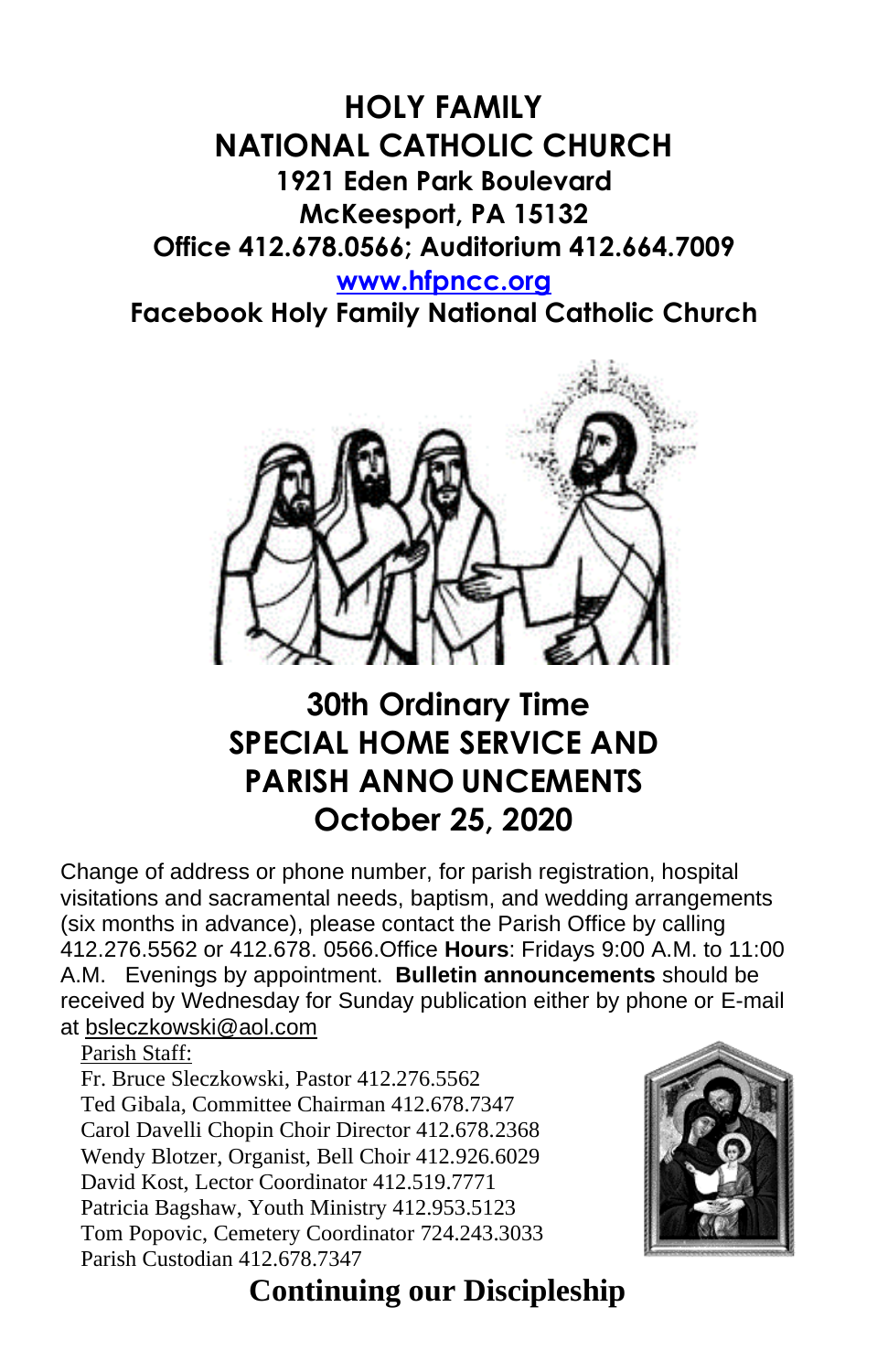# **This Week**

**October 25, 2020 30th Sunday Ordinary Time Holy Mass 9:00 A.M. +Mary Strychalski** Int. Mrs. Frances Palko

# **November 1, 2020** Solemnity-All Saints **Holy Mass 9:00 A.M.**

## **All Saints & All Souls Day Solemnities**

Next Sunday we will celebrate the Solemnity of All Saints. The Commemoration of All Souls on Monday, November 2<sup>nd</sup>. All Souls Mass will be celebrated at 10:00 A.M with the Wypomiki, praying in remembrance of our loved one. For those who wish to remember their loved ones on All Souls Day (Wypomiki), send in the All Souls Envelope either through the postal system or into the collection basket with your loved one's name.

# **PNU Education and Youth Commission**

The Education and Youth Commission is prayerfully asking our Church members to consider giving a gift that will be used, appreciated and always remembered by our members going to college or school of higher learning. Your charitable donation can be made to the PNU Education and Youth Commission, 1006 Pittston Avenue, Scranton, PA 18505. Over the years, thousands of students have received stipends to financially help their studies.

## **Thank You**

Words of gratitude are beings expressed to the wonderful parishioners who have maintained our parish cemeteries this summer. Many favorable comments have been made concerning the cemetery maintenance through your hard work. God bless you for your stewardship. Bog Zaplacz.